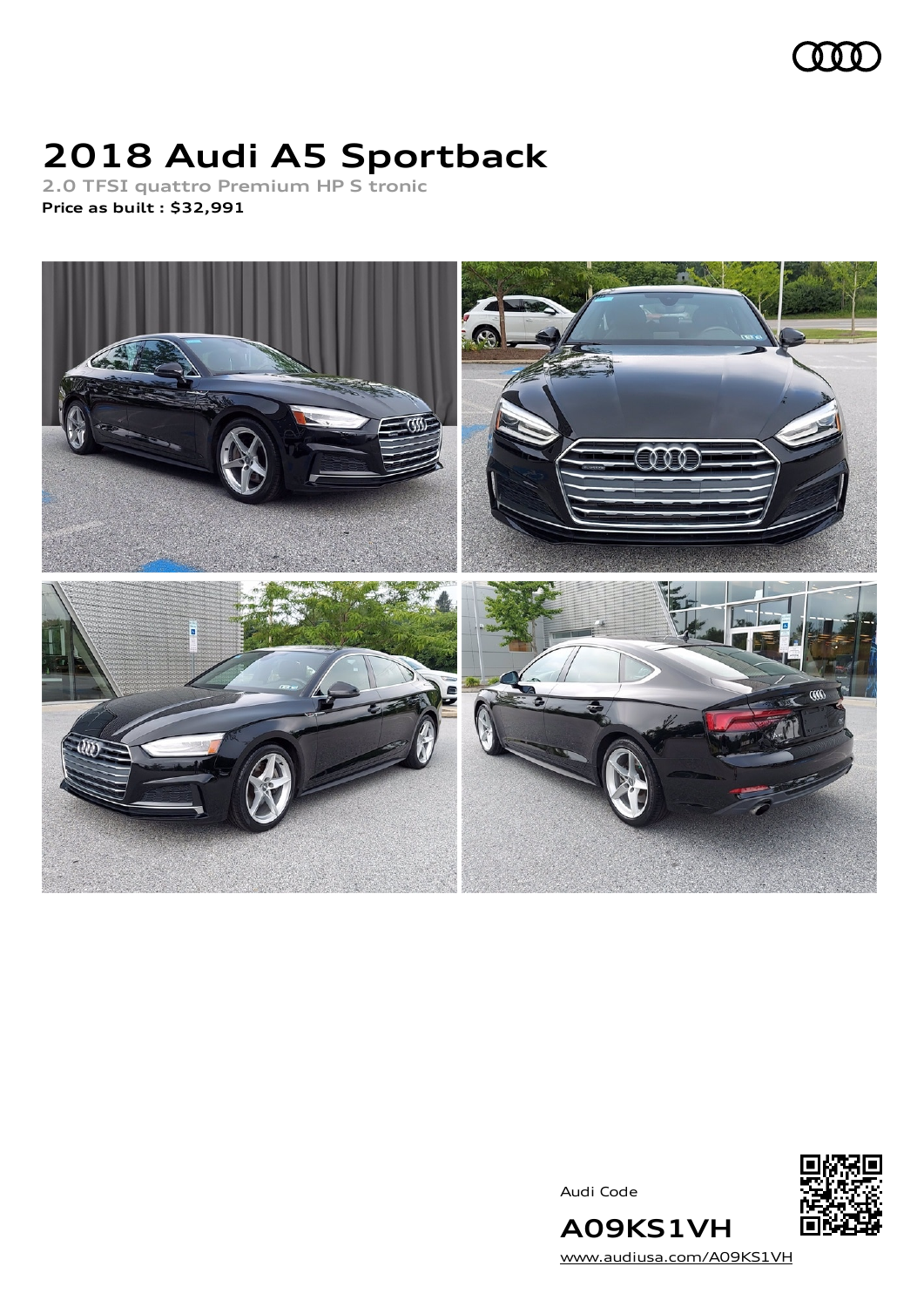## **Summary**

**Audi 2018 Audi A5 Sportback** 2.0 TFSI quattro Premium HP S tronic

**Price as buil[t](#page-10-0)** \$32,991

#### **Exterior colour**

Brilliant Black

### **Interior colour**

| Seats     | Black |
|-----------|-------|
| Dashboard | Black |
| Carpet    | Black |
| Headliner | Black |



#### **Further Information**

| <b>Technical Specifications</b> |                                               |  |
|---------------------------------|-----------------------------------------------|--|
| Engine type                     | Four-cylinder                                 |  |
| stroke                          | Displacement/Bore and 1,984/82.5 x 92.8 cc/mm |  |
| Torque                          | 273 @ 1,600-4,500 lb-ft@rpm                   |  |
| Top track speed                 | 130 mph mph $1$                               |  |
| Acceleration (0 - 60<br>mph)    | 5.7 seconds seconds                           |  |
| Recommended fuel                | Premium                                       |  |

| Warranty        |              |
|-----------------|--------------|
|                 | No           |
| Mileage         | 57,156 miles |
|                 |              |
| Type of vehicle | Used car     |
|                 |              |

#### **Audi Code** A09KS1VH

**Your configuration on www.audiusa.com** [www.audiusa.com/A09KS1VH](https://www.audiusa.com/A09KS1VH)

**Commission number** 108f04d70a0e09711aba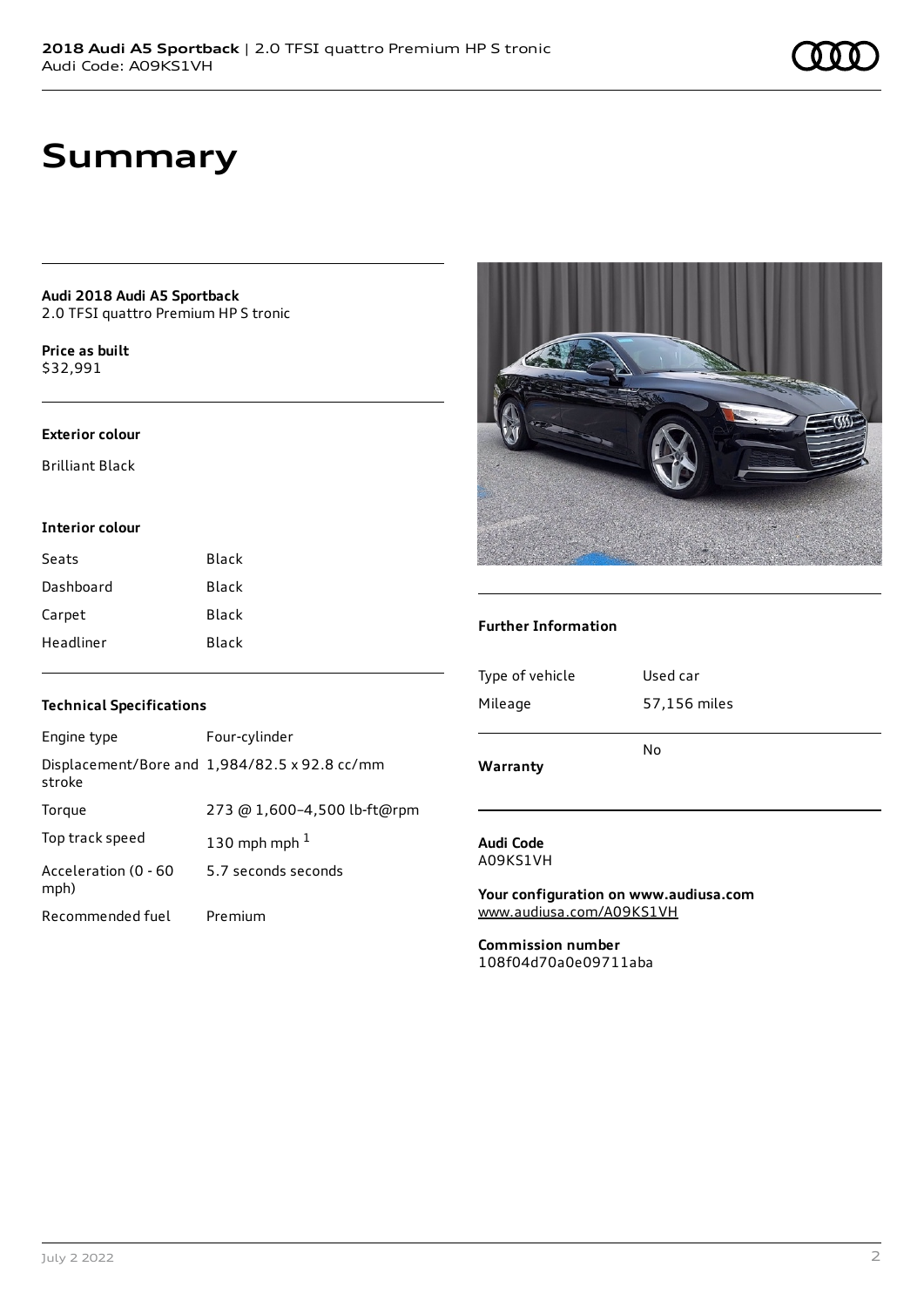# **Equipment**

Brilliant Black

Sport suspension system

S line® fender badge

18" 5-arm-star design wheels

Aluminum door sill inlays with S badging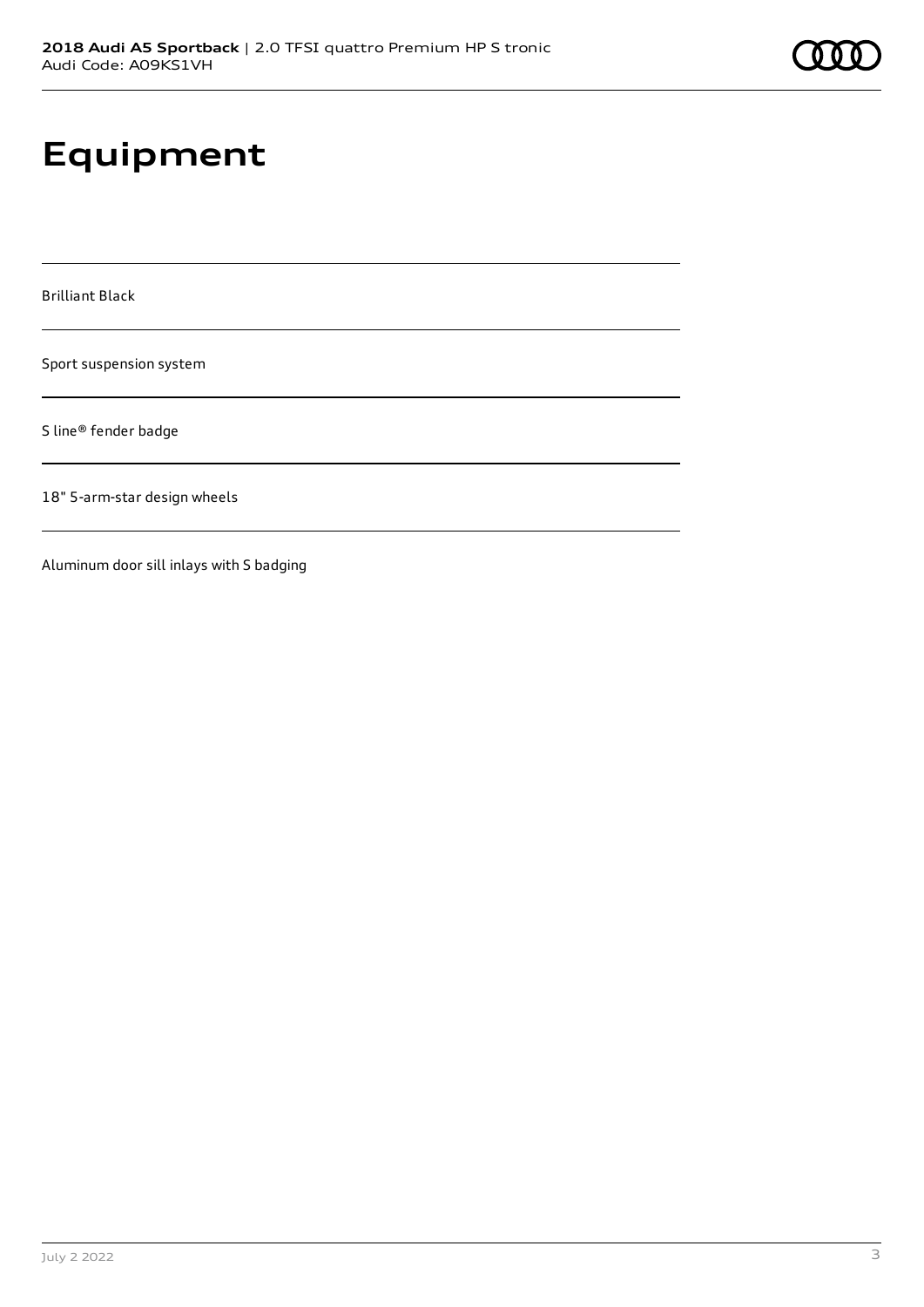## **Standard features**

## **Safety and Security**

| 4UH             | Driver and front-passenger advanced airbags<br>and knee airbags     |
|-----------------|---------------------------------------------------------------------|
| UH1             | Electromechanical parking brake                                     |
| 8T2             | Cruise control with coast, resume and<br>accelerate features        |
| VC <sub>2</sub> | Garage door opener (HomeLink®)                                      |
| 6Y2             | Cruise control speed limit system                                   |
| 4H3             | Integrated child door locks in rear doors                           |
| QZ7             | Electromechanical power steering                                    |
| 7K6             | Tire-pressure monitoring system                                     |
| 4X3             | Front thorax side airbags and Sideguard®<br>head curtain airbags    |
| 8N6             | Rain/light sensor for automatic windshield<br>wipers and headlights |
| 418             | Remote keyless entry with push-button start                         |
| 3B7             | Lower Anchors and Tethers for Children<br>(LATCH) in rear seats     |

### **Exterior**

| 0P <sub>0</sub> | Dual exhaust outlets with chrome tips                    |
|-----------------|----------------------------------------------------------|
| 6XD             | Power-adjustable heated exterior side<br>mirrors         |
| 1S1             | Car jack                                                 |
| 8IH             | Xenon plus headlights with LED daytime<br>running lights |
| HU9             | 18" 245/40 all-season tires                              |
| 8SP             | LED taillights with dynamic turn signals                 |
| 4KC             | Heat-insulating glass                                    |
| 47B             | Aluminum trim around exterior windows                    |
|                 |                                                          |

### **Interior**

| QE1  | Storage package                                                                     |
|------|-------------------------------------------------------------------------------------|
| 3FB  | Panoramic sunroof                                                                   |
| 6NQ  | Black cloth headliner                                                               |
| 9AQ  | Three-zone automatic climate control                                                |
| 417  | Auto-dimming interior rear view mirror with<br>digital compass                      |
| QQ1  | LED interior lighting package                                                       |
| 1 XW | Three-spoke multifunction steering wheel                                            |
| 6E3  | Front center armrest                                                                |
| 4E7  | Power tailgate                                                                      |
| 5XF  | Driver and front-passenger extendable sun<br>visors with illuminated vanity mirrors |
| 3NT  | Split folding 40/20/40 rear seatbacks                                               |
| N1F  | Leather seating surfaces                                                            |
| 5TE  | Aluminum Trimaran inlays                                                            |

### **Infotainment and Driver Assistance**

| 6K8             | Audi pre sense® basic and Audi pre sense®<br>city                                                                                 |
|-----------------|-----------------------------------------------------------------------------------------------------------------------------------|
| 2H1             | Audi drive select                                                                                                                 |
| 7W1             | Audi pre sense® basic                                                                                                             |
| UI2             | Audi smartphone interface including Apple<br>CarPlay <sup>™</sup> and Google™ Android Auto <sup>™</sup> for<br>compatible devices |
| KA <sub>2</sub> | Rear view camera                                                                                                                  |
| 9V <sub>D</sub> | Audi sound system                                                                                                                 |
| 9S7             | 7.0" color driver information system                                                                                              |
| 7UH             | Connectivity package                                                                                                              |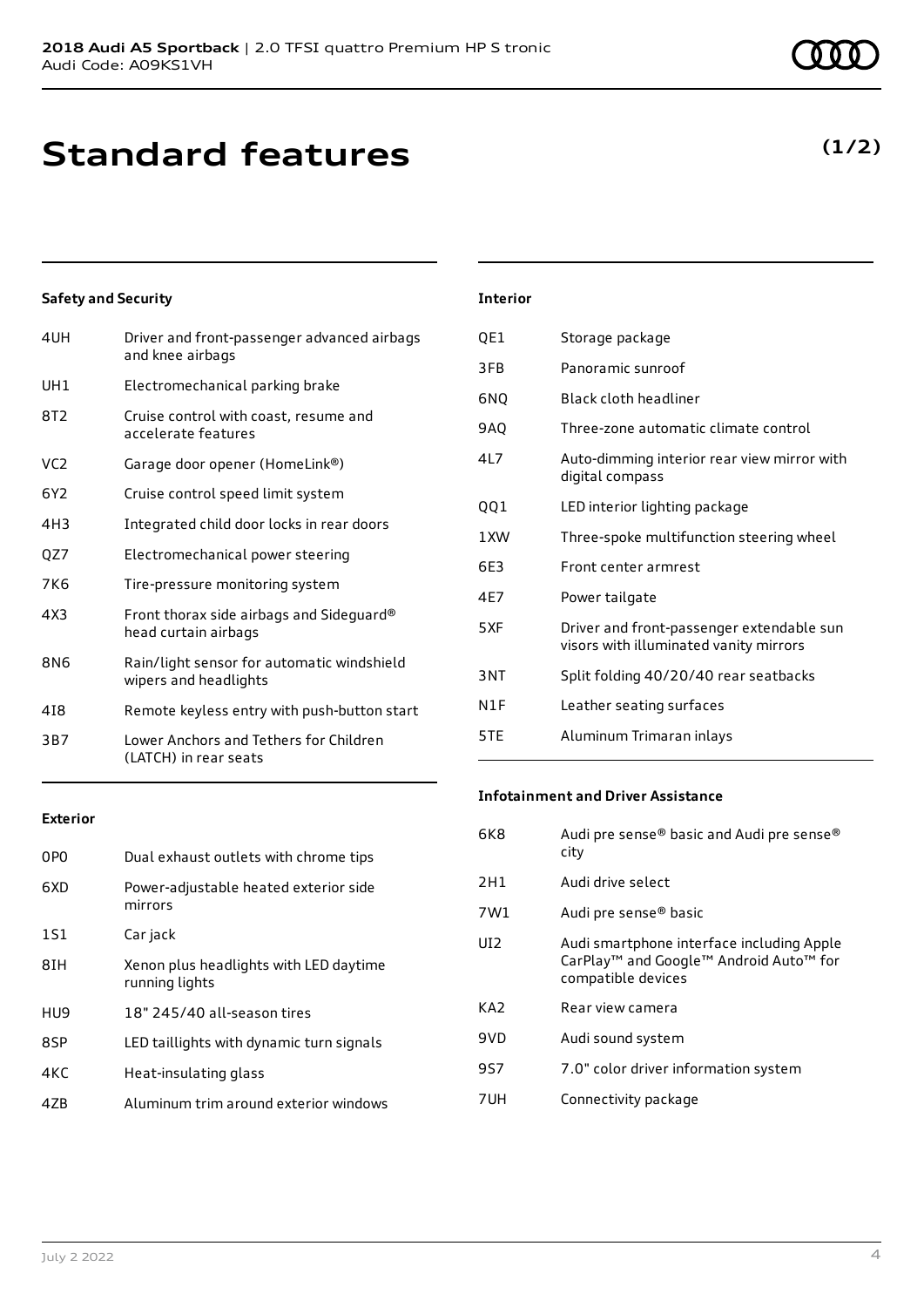# **Standard features**

## **Infotainment and Driver Assistance**

| I8S | MMI® radio |  |
|-----|------------|--|
|     |            |  |

9ZX BLUETOOTH® wireless technology preparation for compatible devices **(2/2)**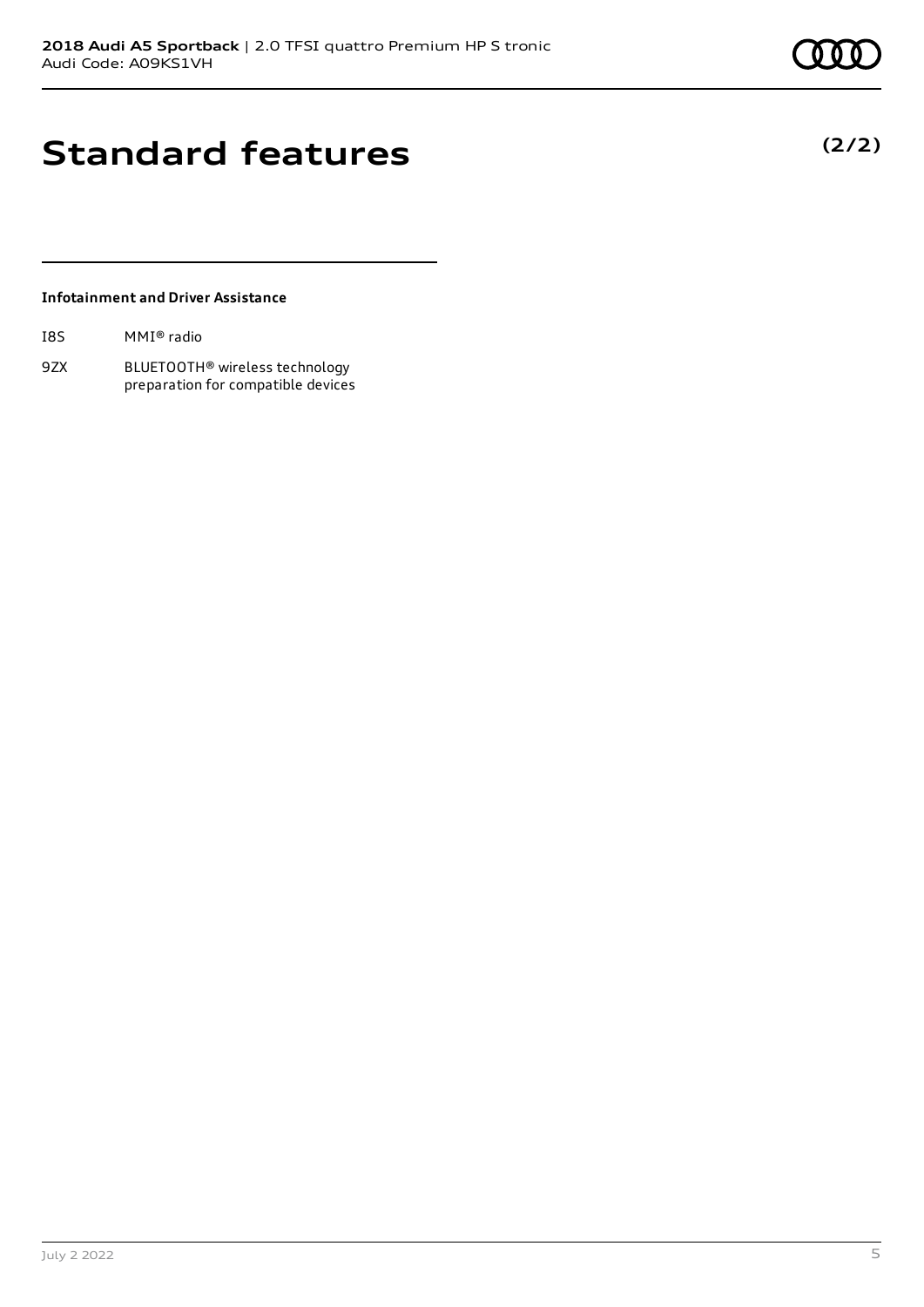## **Dealer remarks**

\*CLEAN CARFAX/NO ACCIDENTS REPORTED\*, \*REMAINDER OF FACTORY WARRANTY\*, \*ONE OWNER\*, \*ALL WHEEL DRIVE\*, quattro, Black w/Leather Seating Surfaces. 2018 Audi A5 2.0T Premium quattro quattro 7-Speed Automatic S tronic 2.0L 4-Cylinder TFSI Brilliant Black Recent Arrival!

With an all-new facility and state-of-the-art equipment, Audi West Chester was designed entirely with our customers' needs in mind. Our goal is to make buying or leasing a new Audi or servicing your current ride when it comes time, as simple as possible. You shouldn't feel overwhelmed when you set out to a dealership, and when you shop with us, you'll see just how easy the car-buying and -servicing processes can be. We make sure you feel right at home with a pressure-free sales environment and all the best amenities to guarantee you're comfortable during your time with us.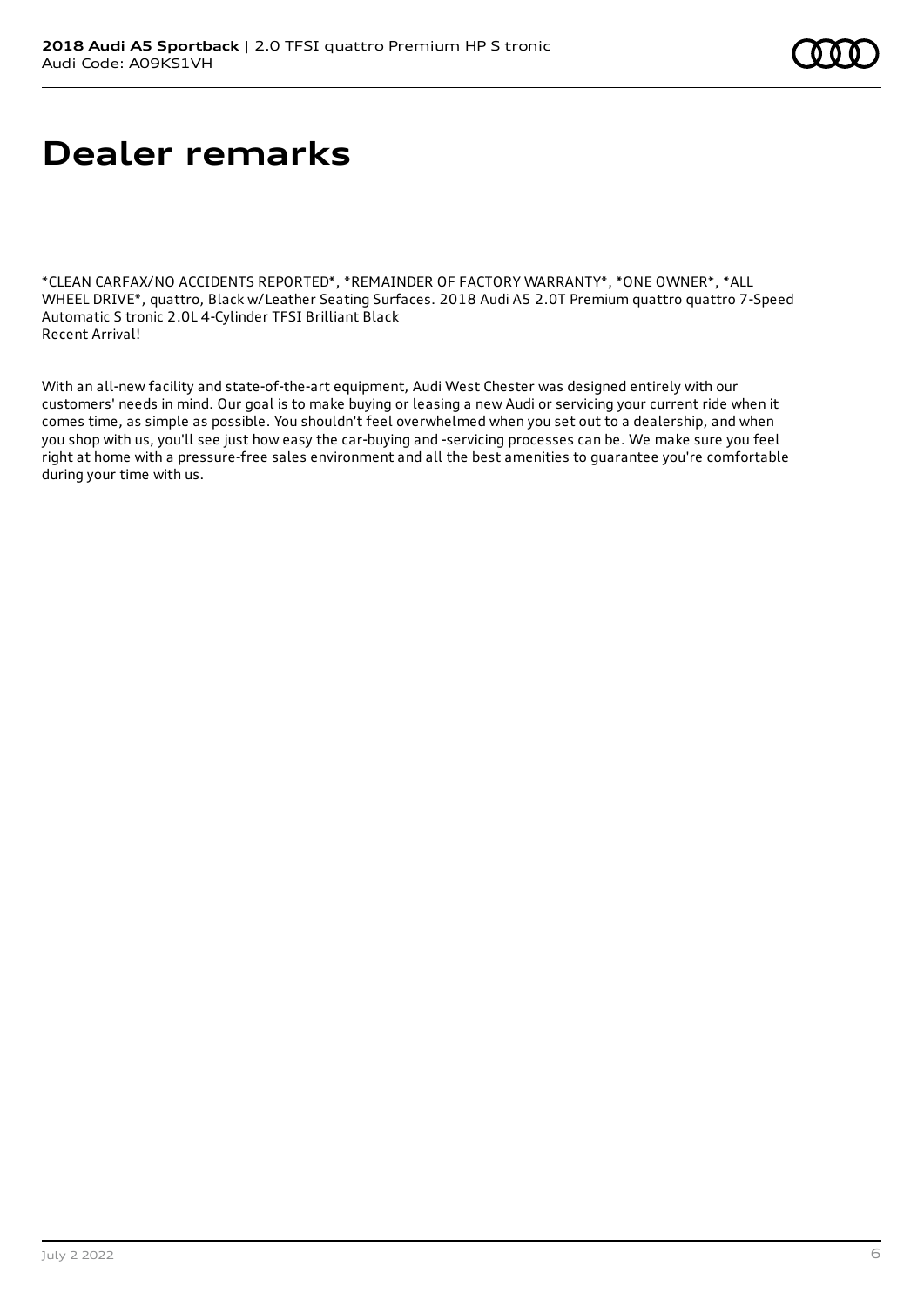# **Technical Specifications**

**Driveline**

## **Engineering | Performance**

Engine type Four-cylinder

| Acceleration (0 - 60<br>mph)                | 5.7 seconds seconds                           |
|---------------------------------------------|-----------------------------------------------|
| Engine block                                | Cast-iron                                     |
| Induction/fuel injection Turbocharged/TFSI® |                                               |
| Displacement                                | 2.01                                          |
| Cylinder head                               | Aluminum-alloy                                |
| Max. output ps/hp                           | 252 @ 5,000-6,000 @ rpm                       |
| stroke                                      | Displacement/Bore and 1,984/82.5 x 92.8 cc/mm |
| Top track speed <sup>1</sup>                | 130 mph mph                                   |
| Torque                                      | 273 @ 1,600-4,500 lb-ft@rpm                   |
| Valvetrain                                  | 16-valve DOHC with Audi valvelift<br>system   |

## Steering type Electromechanical power steering system Turning diameter, curb-37.7 ft to-curb Steering ratio 15.9:1 **Suspension** Front axle Five-link front suspension Rear axle Five-link rear suspension **Brake system** Front brakes 13.3 (ventilated disc) in Rear brakes 13.0 (ventilated disc) in

### **Body**

**Steering**

Material Multi-material body construction (steel and aluminum composition)

| Gear ratios: 6th         | 0.508:1                                                                                                 |
|--------------------------|---------------------------------------------------------------------------------------------------------|
| Gear ratios: Final Drive | 4.270:1                                                                                                 |
| Gear ratios: 7th         | 0.386:1                                                                                                 |
| Gear ratios: 4th         | 1.057:1                                                                                                 |
| Transmission             | Seven-speed S tronic® dual-clutch<br>automatic transmission and<br>quattro <sup>®</sup> all-wheel drive |
| Gear ratios: 5th         | 0.738:1                                                                                                 |
| Gear ratios: 2nd         | 2.190:1                                                                                                 |
| Gear ratios: 3rd         | 1.517:1                                                                                                 |
| Gear ratios: Reverse     | 2.750:1                                                                                                 |
| Gear ratios: 1st         | 3.188:1                                                                                                 |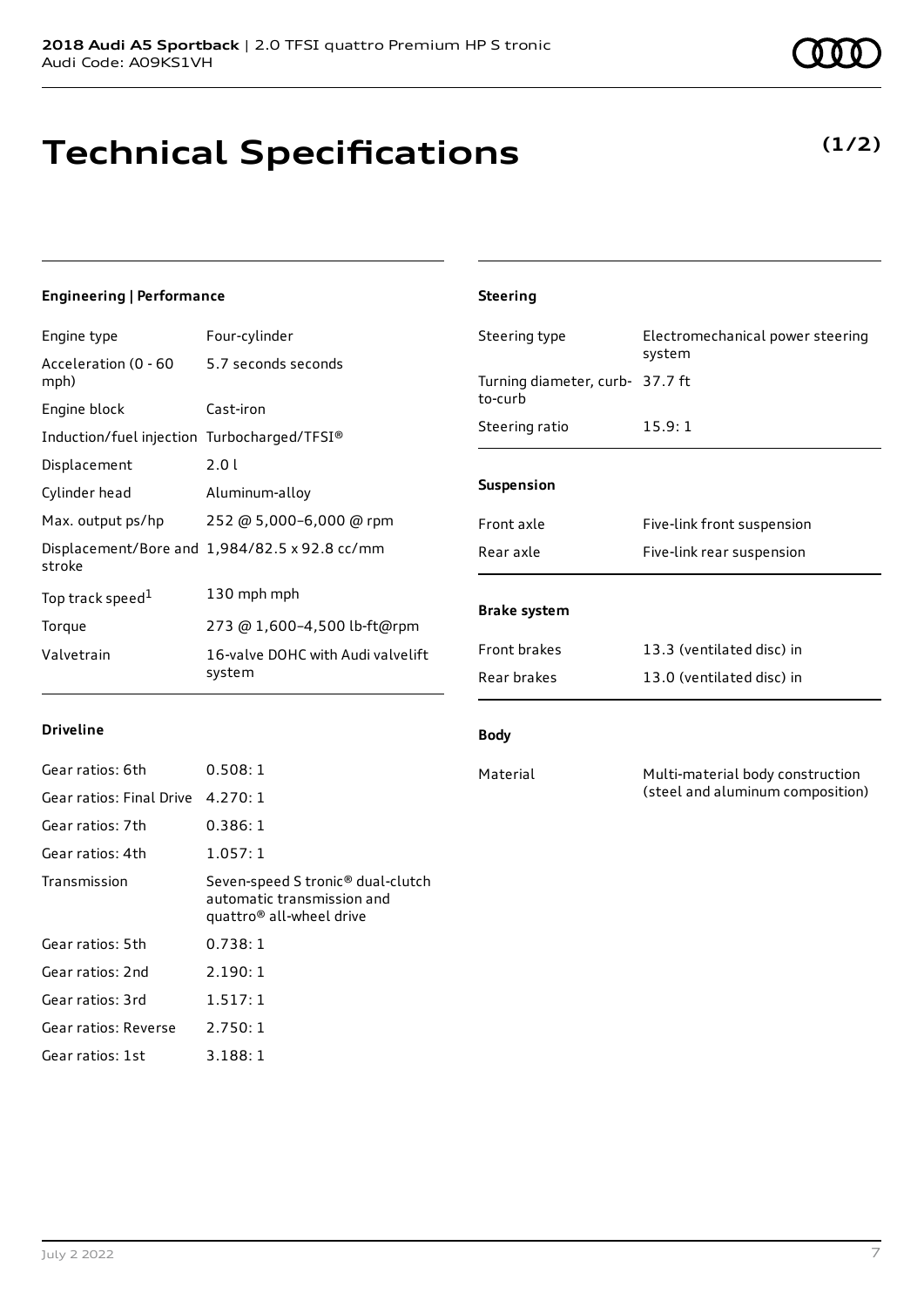### **Exterior Measurements**

| Height                        | 54.6 in    |
|-------------------------------|------------|
| Length                        | 186.3 in   |
| Wheelbase                     | $111.2$ in |
| Drag coefficient              | $0.29$ Cw  |
| Overall width with<br>mirrors | 79.9 in    |
| Track rear                    | 61.7 in    |
| Track front                   | 62.5 in    |
| Curb weight                   | 3.704 lb   |

### **Interior measurements**

| Seating capacity                          | 5                       |
|-------------------------------------------|-------------------------|
| Shoulder room, rear                       | 54.5 in                 |
| Leg room, rear                            | $35.1$ in               |
| Shoulder room, front                      | 55.7 in                 |
| Head room, rear                           | 37 in                   |
| Leg room, front                           | 41.3 in                 |
| Head room, front                          | 39.4 in                 |
| Cargo volume, rear<br>seatbacks up/folded | 21.8/35.01 cu ft, cu ft |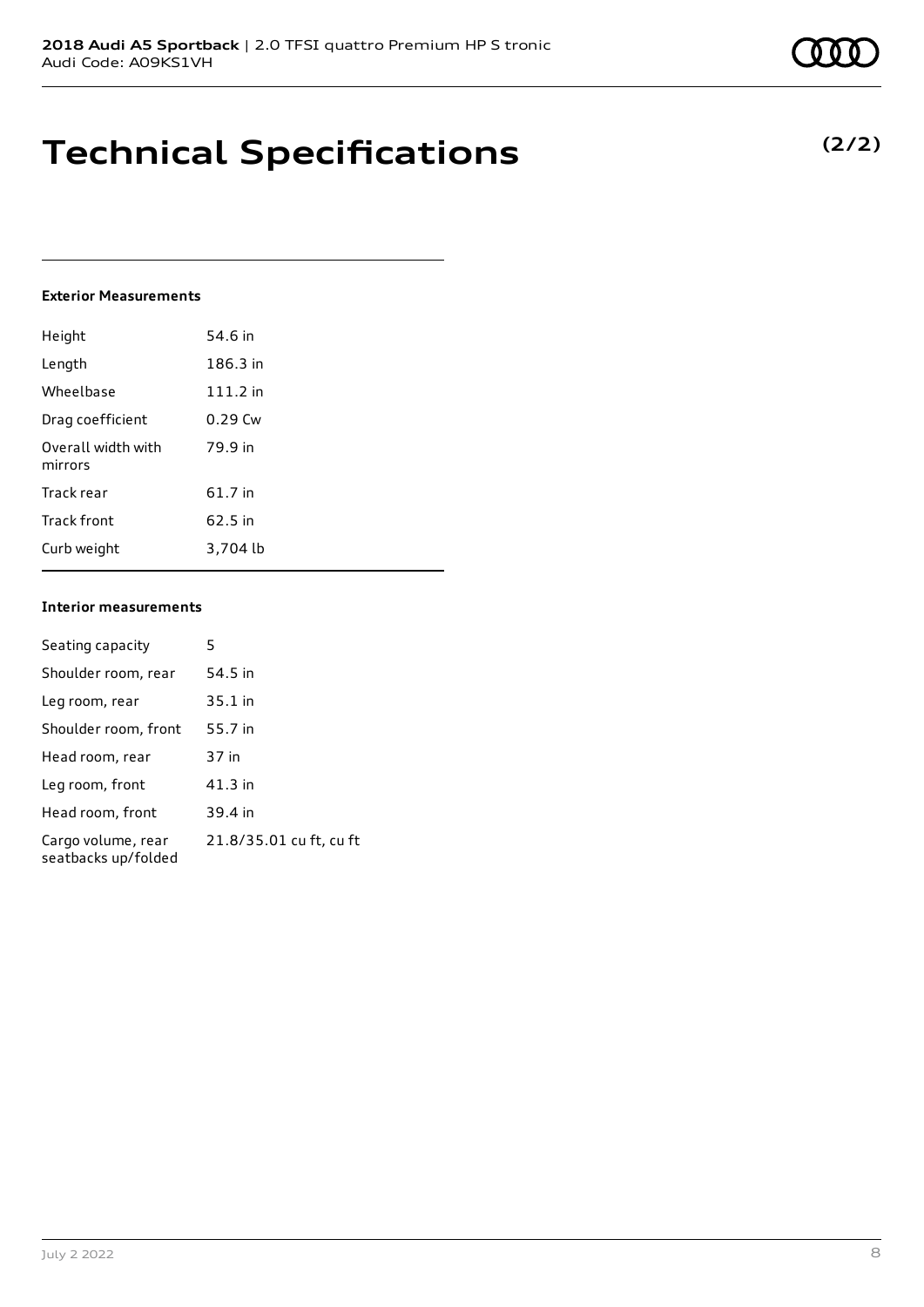

## **Consumption- and emission**

**Consumption by NEDC**

combined 27 mpg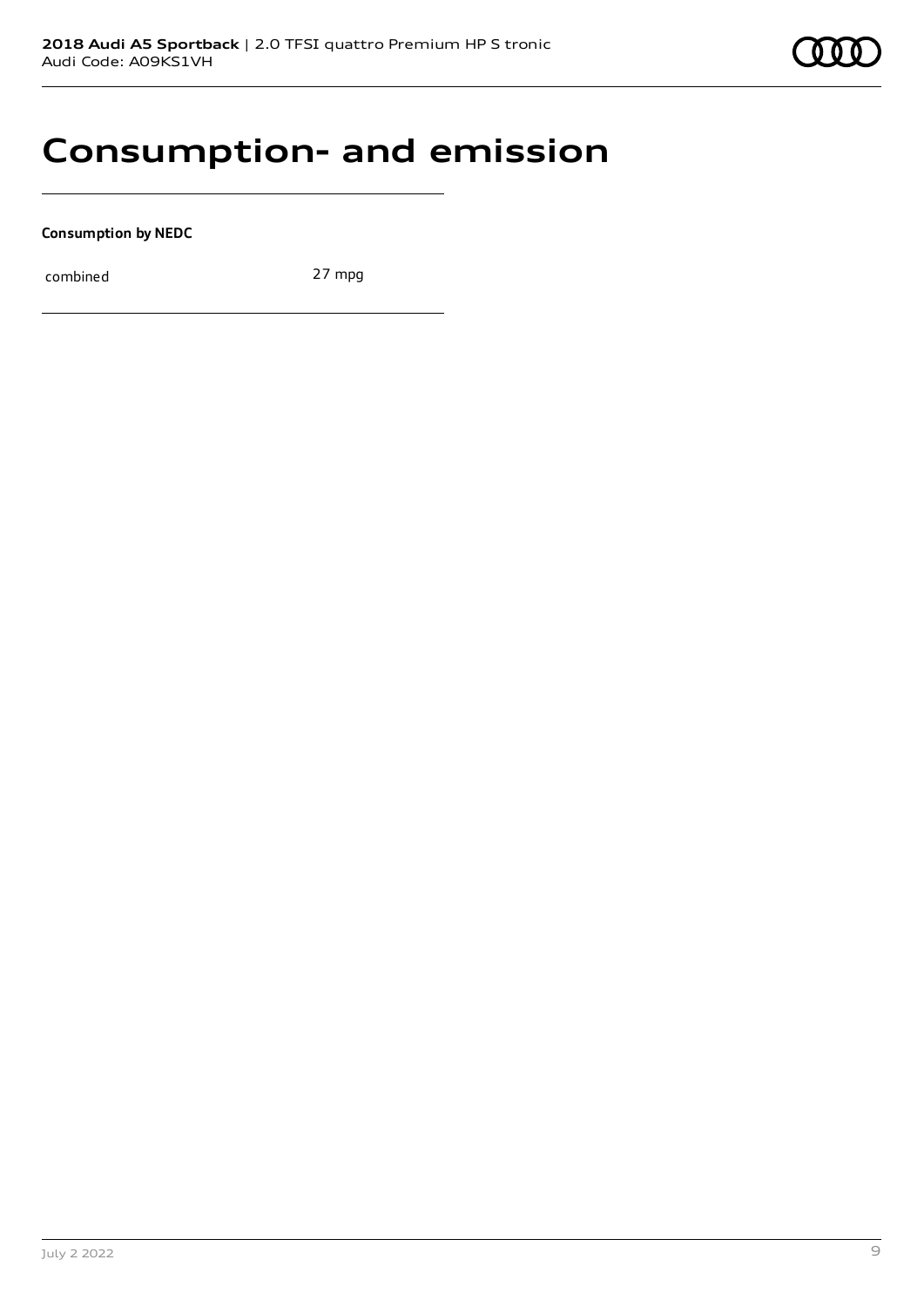

## **Contact**

Dealer **Audi West Chester**

1421 Wilmington Pike 19382 West Chester PA

Phone: 6104552000 FAX: 4848008291

www: [https://www.audiwestchester.com](https://www.audiwestchester.com/)